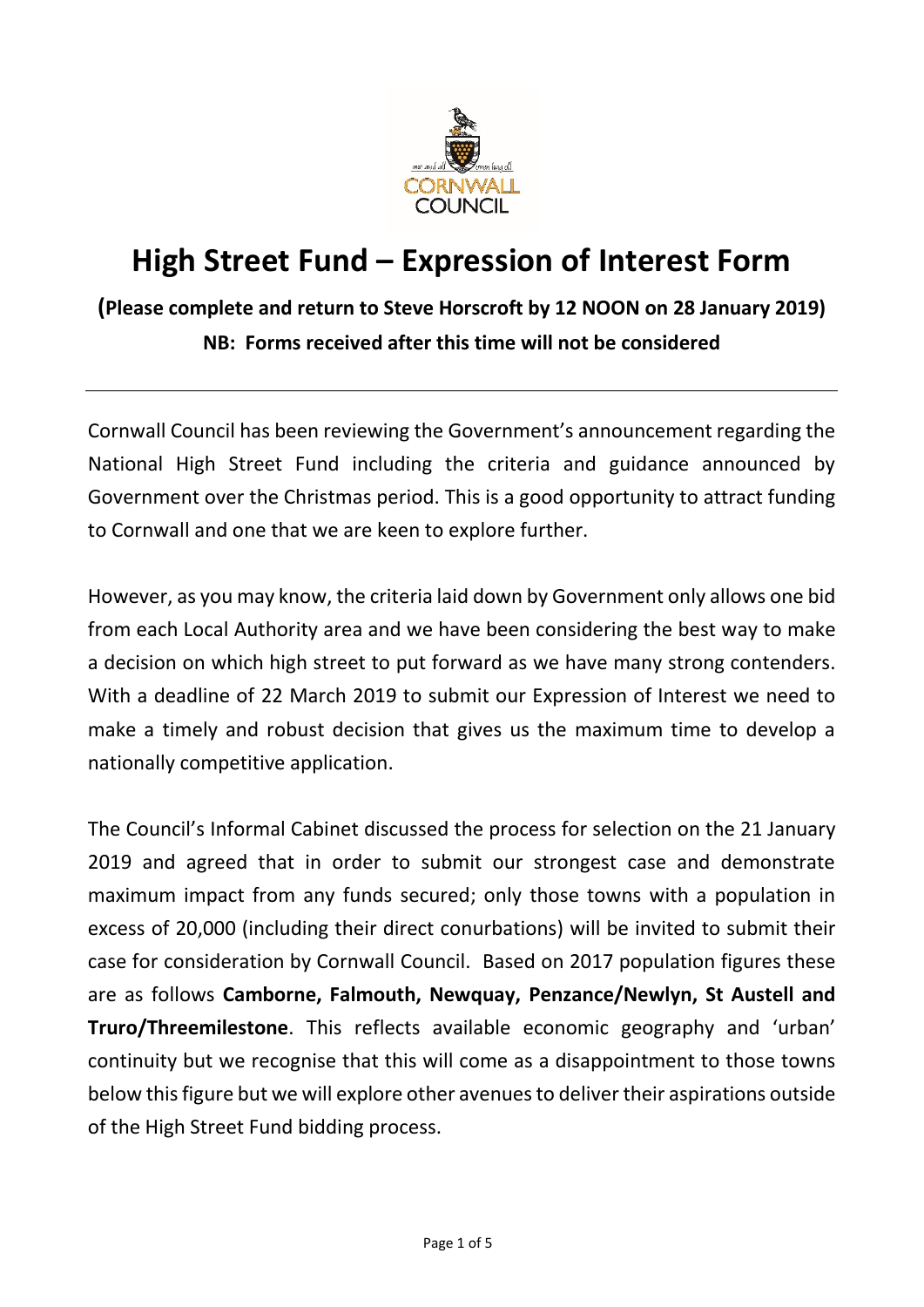In considering submissions from the towns with a population above 20,000 we have developed this form and the attached scoring criteria and both will be used in the selection process. They are based on an assessment of the Governments bidding criteria, deliverability, strategic alignment and local socio economic data. We believe that this process will enable us to select the town that will enable us to prepare the best EOI possible for submission by 22 March.

High Street Prospectus can be found at

[www.gov.uk/government/publications/future-high-streets-fund-call-for-proposals](http://www.gov.uk/government/publications/future-high-streets-fund-call-for-proposals)

## **Process for identifying the town that will be supported to submit an Expression of Interest Form to the Government's High Street Fund**

Interested parties are requested to complete this EOI as the first stage of the process. The submitted EOI's will then be scored and the town that presents the strongest case will be invited to work with the Economic Growth Service to progress an application.

The timeline for this process is outlined below:

- Launch of Expression of Interest Process 23 January 2019
- Expressions of Interest submission deadline 12 noon on 28 January 2019
- Selection process completed by 5 February 2019
- EOI submitted to Government by 22 March 2019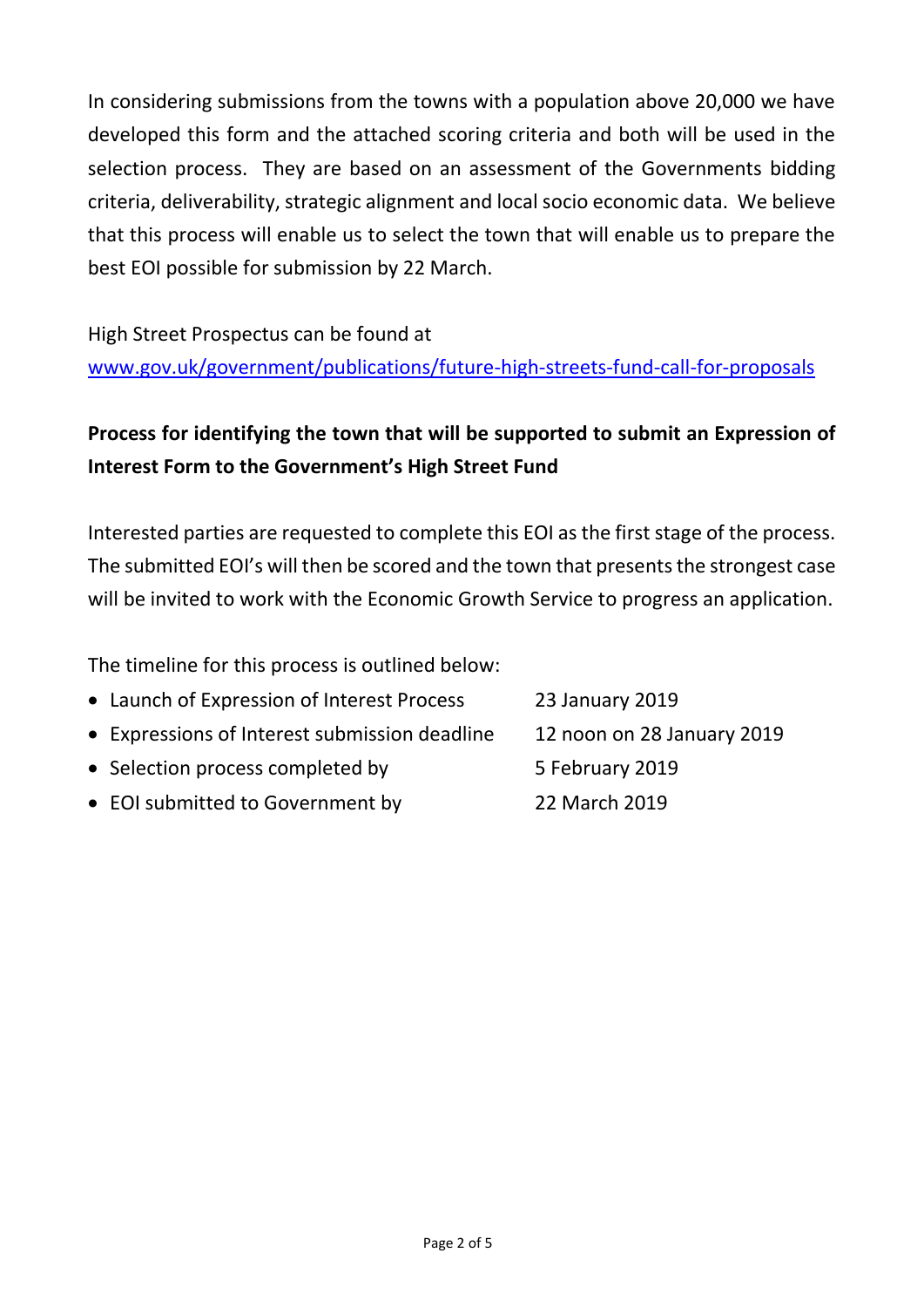The proposers of any given town will need to complete this Expression of Interest Form:

| Name of lead contact |  |
|----------------------|--|
| Town                 |  |
| Address              |  |
| Telephone number     |  |
| <b>Email address</b> |  |
| Website              |  |

1. Provide an outline of the proposal explaining why your town should be put forward for funding from the High Street Fund. (**Max 500 words**)

2. Demonstrate how the proposals will deliver the objectives outlined in the High Street Fund prospectus (**Max 750 words**).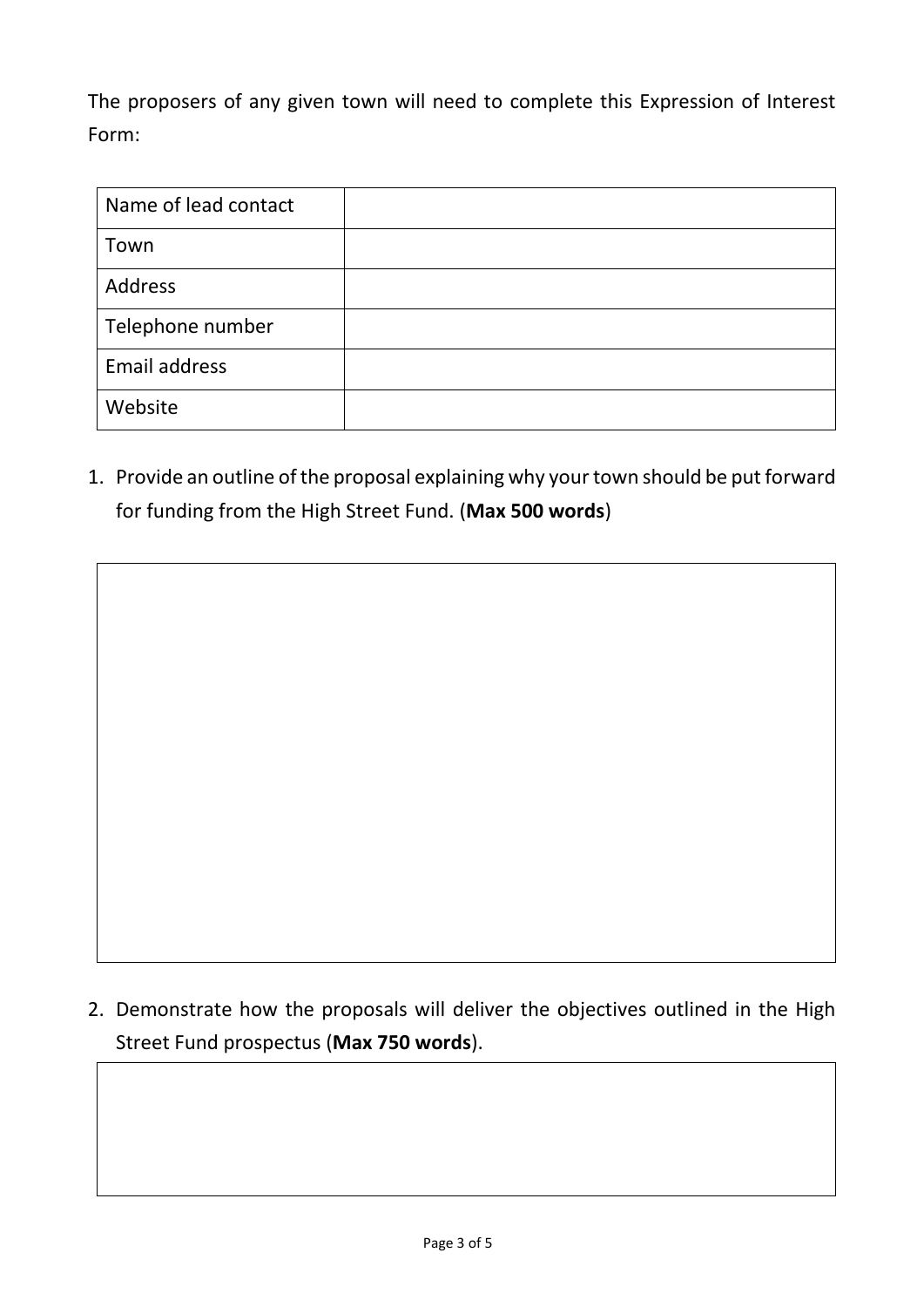- 3. Demonstrate how the project will be delivered (**max 750 words**): The proposal will need to address:
	- o Ownership of any key sites and likely uses for them if funding was secured.
	- o How will the proposal be delivered and there any barriers to development e.g. legal, economic physical, planning & policy, and how these will be overcome.
	- $\circ$  Governance and Leadership what structures are in place or are being developed
	- o How will longer term sustainability be secured

4. Provide an outline budget required to deliver the proposal identifying any potential (or secured) funding sources and the scale of the likely "ask" from the High Street Fund. (**Max 500 words)**